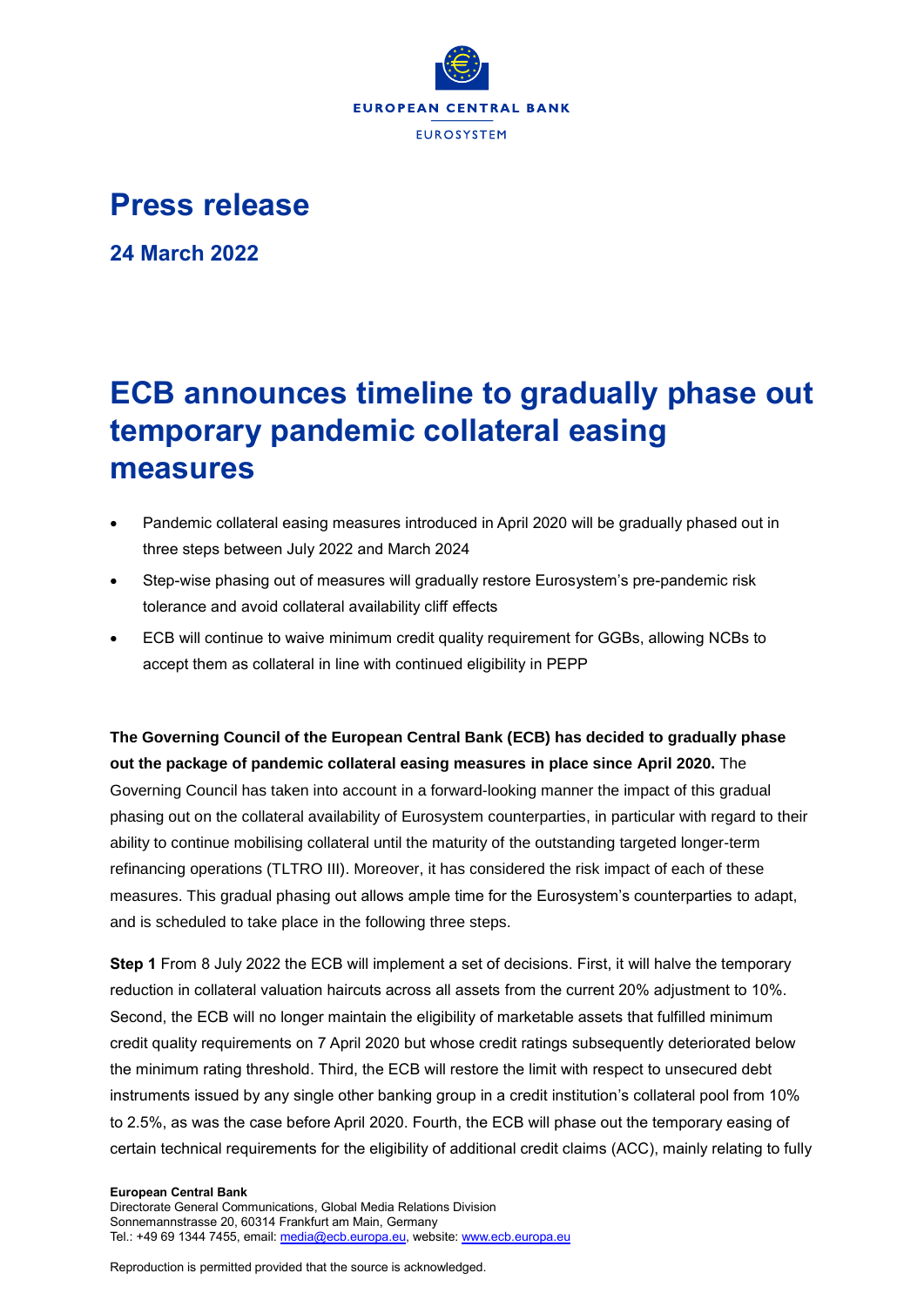restoring the frequency of the ACC loan level reporting requirements and the acceptance requirements for banks' own credit assessments from internal rating-based systems. The relevant national central banks will communicate the details to the affected counterparties.

**Step 2** In June 2023 the ECB expects to implement a new valuation haircut schedule based on its prepandemic risk tolerance level for credit operations, phasing out the remaining general 10% reduction in collateral valuation haircuts. Details of the new haircut schedule will be announced in due course and will take into account the results of the forthcoming regular review of the ECB risk control framework.

**Step 3** In March 2024 the ECB will in principle phase out the remaining pandemic collateral easing measures, following a comprehensive review of the ACC frameworks that will take into account counterparties' collateral needs for their continued participation in the outstanding TLTRO III operations until December 2024. These measures include the acceptance of various ACCs introduced during the pandemic period, such as loans guaranteed by the government and certain public sector entities.

Notwithstanding this, national central banks may decide to terminate (parts of) their ACC framework early.

**The Governing Council has decided to continue to allow NCBs to accept as eligible collateral Greek government bonds (GGBs) that do not satisfy the Eurosystem's minimum credit quality requirements** but fulfil all other applicable eligibility criteria, for at least as long as reinvestments in GGBs under the pandemic emergency purchase programme (PEPP) continue. 1

**The ECB's Governing Council reserves the right to deviate also in the future from credit rating agencies' ratings if warranted, in line with its discretion under the monetary policy framework, thereby avoiding mechanistic reliance on these ratings.**

**The ECB's Governing Council adopted the underlying package of temporary collateral easing measures in April 2020 as part of its policy response to the pandemic**, to facilitate the availability of eligible collateral for Eurosystem counterparties and to mitigate the effect on collateral availability of possible rating downgrades resulting from the economic fallout from the coronavirus (COVID-19) pandemic.

**For media queries, please contact [Verena Reith,](mailto:Verena.Reith@ecb.europa.eu) tel.: +49 69 1344 5737.**

**European Central Bank**

 $\overline{\phantom{a}}$ 

Directorate General Communications, Global Media Relations Division Sonnemannstrasse 20, 60314 Frankfurt am Main, Germany Tel.: +49 69 1344 7455, email[: media@ecb.europa.eu,](mailto:media@ecb.europa.eu) website[: www.ecb.europa.eu](http://www.ecb.europa.eu/)

Reproduction is permitted provided that the source is acknowledged.

<sup>1</sup> See "Monetary policy decisions", *press release*, ECB, 16 December 2021, available at: [https://www.ecb.europa.eu/press/pr/date/2021/html/ecb.mp211216~1b6d3a1fd8.en.html.](https://www.ecb.europa.eu/press/pr/date/2021/html/ecb.mp211216~1b6d3a1fd8.en.html)